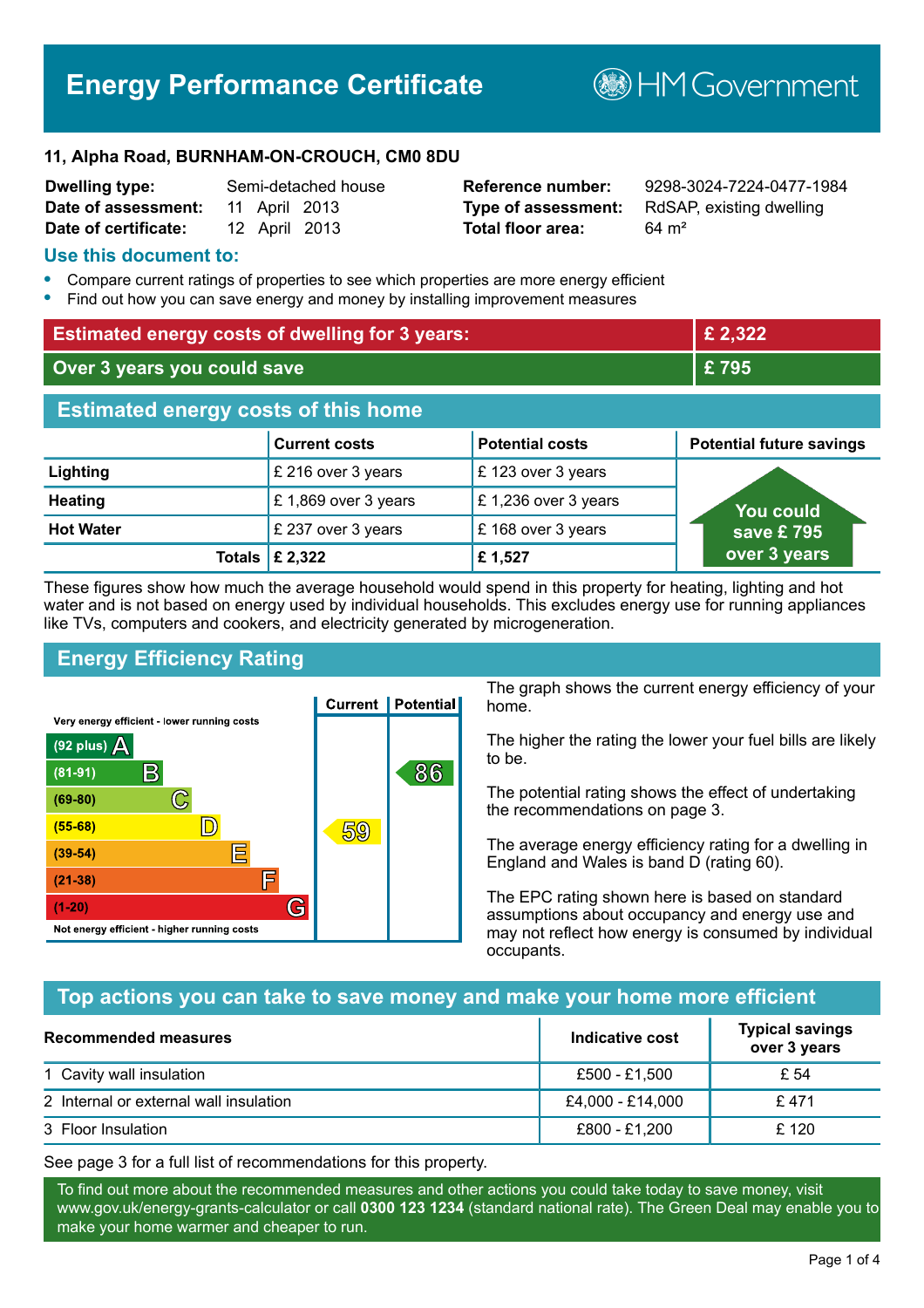**Energy Performance Certificate**

| <b>Element</b>        | <b>Description</b>                             | <b>Energy Efficiency</b> |
|-----------------------|------------------------------------------------|--------------------------|
| Walls                 | Solid brick, as built, no insulation (assumed) | *****                    |
|                       | Cavity wall, as built, no insulation (assumed) | ★★☆☆☆                    |
| Roof                  | Pitched, 150 mm loft insulation                | ★★★★☆                    |
|                       | Flat, limited insulation (assumed)             | ★☆☆☆☆                    |
| Floor                 | Suspended, no insulation (assumed)             |                          |
|                       | Solid, no insulation (assumed)                 |                          |
| <b>Windows</b>        | Fully double glazed                            | ★★★★☆                    |
| Main heating          | Boiler and radiators, mains gas                | ★★★★☆                    |
| Main heating controls | Programmer and room thermostat                 | ★★★☆☆                    |
| Secondary heating     | Room heaters, dual fuel (mineral and wood)     |                          |
| Hot water             | From main system                               | ★★★★☆                    |
| Lighting              | Low energy lighting in 27% of fixed outlets    | ★★★☆☆                    |

#### **Summary of this home's energy performance related features**

Current primary energy use per square metre of floor area: 281 kWh/m² per year

The assessment does not take into consideration the physical condition of any element. 'Assumed' means that the insulation could not be inspected and an assumption has been made in the methodology based on age and type of construction.

See addendum on the last page relating to items in the table above.

# **Low and zero carbon energy sources**

Low and zero carbon energy sources are sources of energy that release either very little or no carbon dioxide into the atmosphere when they are used. Installing these sources may help reduce energy bills as well as cutting carbon. There are none provided for this home.

#### **Your home's heat demand**

For most homes, the vast majority of energy costs derive from heating the home. Where applicable, this table shows the energy that could be saved in this property by insulating the loft and walls, based on typical energy use (shown within brackets as it is a reduction in energy use).

| <b>Heat demand</b>           | <b>Existing dwelling</b> | Impact of loft<br>insulation | Impact of cavity<br>wall insulation | Impact of solid<br>wall insulation |
|------------------------------|--------------------------|------------------------------|-------------------------------------|------------------------------------|
| Space heating (kWh per year) | 11.475                   | (131)                        | (430)                               | (3,813)                            |
| Water heating (kWh per year) | 1,926                    |                              |                                     |                                    |

You could receive Renewable Heat Incentive (RHI) payments and help reduce carbon emissions by replacing your existing heating system with one that generates renewable heat, subject to meeting minimum energy efficiency requirements. The estimated energy required for space and water heating will form the basis of the payments. For more information, search for the domestic RHI on the www.gov.uk website.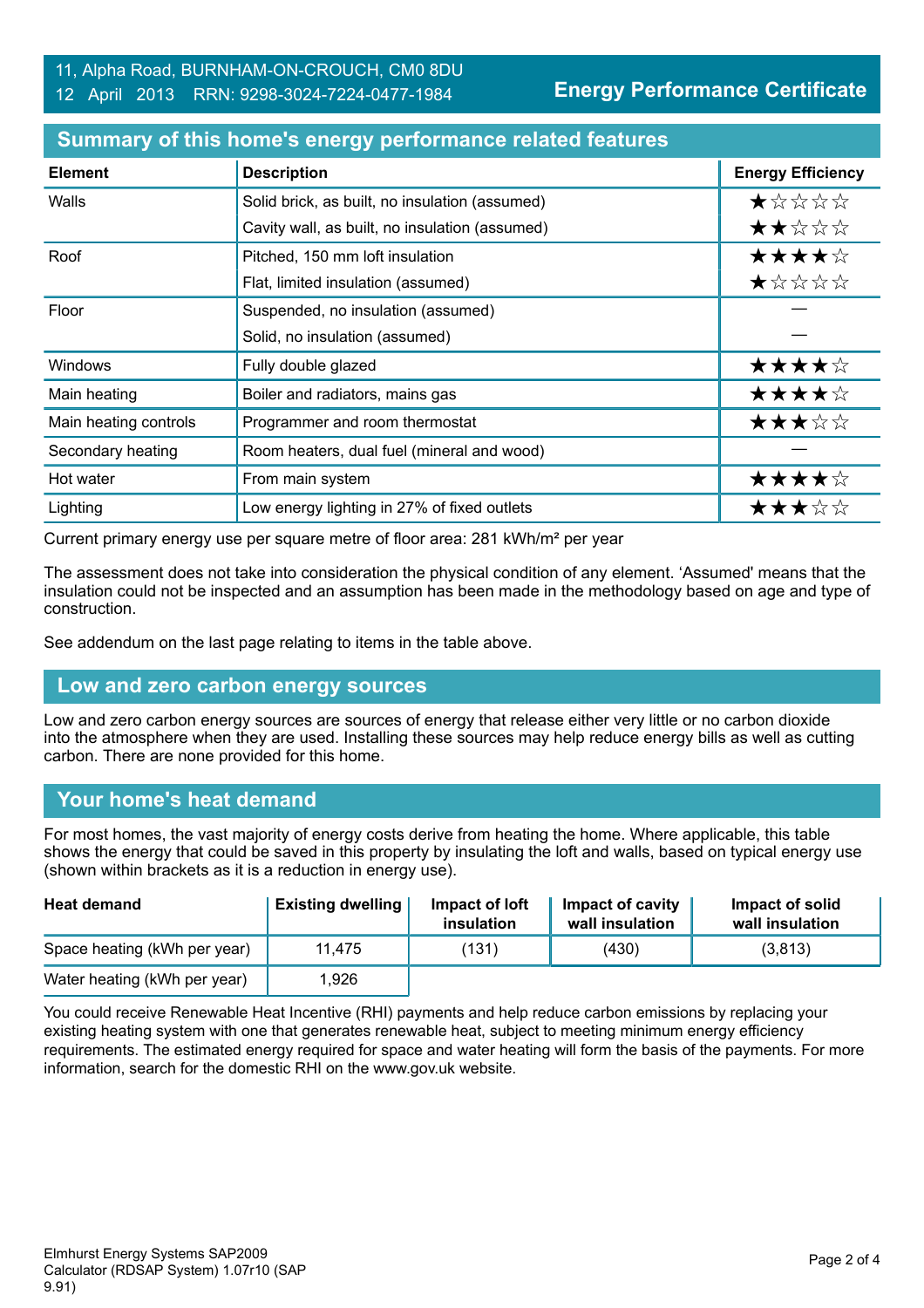### 11, Alpha Road, BURNHAM-ON-CROUCH, CM0 8DU 12 April 2013 RRN: 9298-3024-7224-0477-1984

#### **Recommendations**

The measures below will improve the energy performance of your dwelling. The performance ratings after improvements listed below are cumulative; that is, they assume the improvements have been installed in the order that they appear in the table. Further information about the recommended measures and other simple actions you could take today to save money is available at www.gov.uk/energy-grants-calculator. Before installing measures, you should make sure you have secured the appropriate permissions, where necessary. Such permissions might include permission from your landlord (if you are a tenant) or approval under Building Regulations for certain types of work.

| <b>Recommended measures</b>               | Indicative cost  | <b>Typical savings</b><br>per year | <b>Rating after</b><br>improvement |
|-------------------------------------------|------------------|------------------------------------|------------------------------------|
| Cavity wall insulation                    | £500 - £1,500    | £ 18                               | <b>D60</b>                         |
| Internal or external wall insulation      | £4,000 - £14,000 | £157                               | <b>D68</b>                         |
| <b>Floor Insulation</b>                   | £800 - £1,200    | £40                                | <b>C70</b>                         |
| Low energy lighting for all fixed outlets | £55              | £ 26                               | C7 <sub>1</sub>                    |
| Solar water heating                       | £4,000 - £6,000  | £23                                | C73                                |
| Solar photovoltaic panels, 2.5 kWp        | £9,000 - £14,000 | £ 248                              | <b>B85</b>                         |
| Wind turbine                              | £1.500 - £4.000  | £20                                | <b>B86</b>                         |

# **Opportunity to benefit from a Green Deal on this property**

Green Deal Finance allows you to pay for some of the cost of your improvements in instalments under a Green Deal Plan (note that this is a credit agreement, but with instalments being added to the electricity bill for the property). The availability of a Green Deal Plan will depend upon your financial circumstances. There is a limit to how much Green Deal Finance can be used, which is determined by how much energy the improvements are estimated to **save** for a 'typical household'.

You may be able to obtain support towards repairs or replacements of heating systems and/or basic insulation measures, if you are in receipt of qualifying benefits or tax credits. To learn more about this scheme and the rules about eligibility, call the Energy Saving Advice Service on **0300 123 1234** for England and Wales.